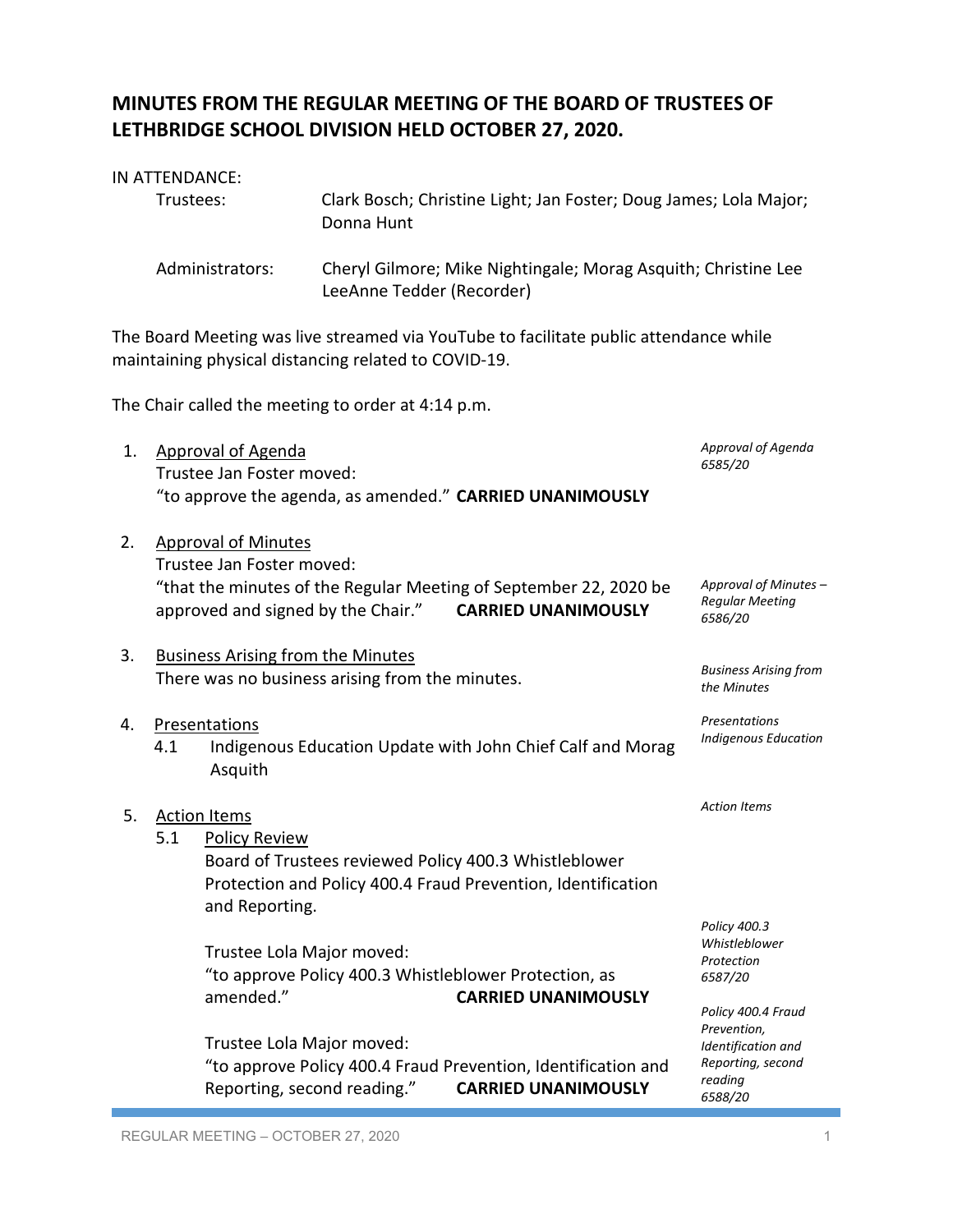Trustee Lola Major moved: "to approve Policy 400.4 Fraud Prevention, Identification and Reporting, third and final reading."

*Policy 400.4 final reading 6589/20*

# **CARRIED UNANIMOUSLY**

5.2 Voluntary Retirement – Alberta Teachers' Retirement Fund Members and Local Authorities

Trustee Tyler Demers moved:

"that the Board extend the Voluntary Retirement package to employees who qualify to collect a pension and are members of the Teacher Retirement Fund and Local Authorities Pension Plan (CUPE 290, CUPE 2843 and non-union employees) who, by December 10, 2020, submit a letter of retirement effective January 31, 2021. Such employees will be offered a temporary contract effective February 1, 2021 – June 29, 2021 (or the end date as per the appropriate employee calendar)."

### **CARRIED UNANIMOUSLY**

5.3 Division Wellness Committee Terms of Reference Trustee Donna Hunt moved: "to approve the Division Wellness Committee Terms of Reference, as presented." **CARRIED UNANIMOUSLY**

### 6. Division Highlights

- Clark Bosch attended parent council via the internet. Virtually everywhere you go in the Division people feel like they are servicing the needs of students. Congratulations to our staff.
- Jan Foster has heard from staff and parents who feel students are receiving an excellent education and are being kept as safe as possible. Jan appreciates that Cheryl keeps Trustees informed.
- Tyler Demers attended a few parent council meetings. Most parents are happy about curriculum provided. Some parents are looking for extra and co-curricular in the Division.
- Lola Major commended the Associate Superintendent reports.
- Donna Hunt attended some school councils and a Terry Fox event. Counselling department put several items on the Division website, check it out for scholarships, etc.
- Doug James dropped into Lakeview on Pyjama day. Congratulations to schools for doing their best to normalize the situation. Shout out to administration teams, making decisions and coordinating with other schools doing what is best for students.
- Christine Light attended a few school council meetings. Shout out to on-line teachers. Thank you to caretaking teams keeping

*Voluntary Retirement*

*6590/20*

*Division Wellness Committee Terms of Reference 6590/20*

*Division Highlights*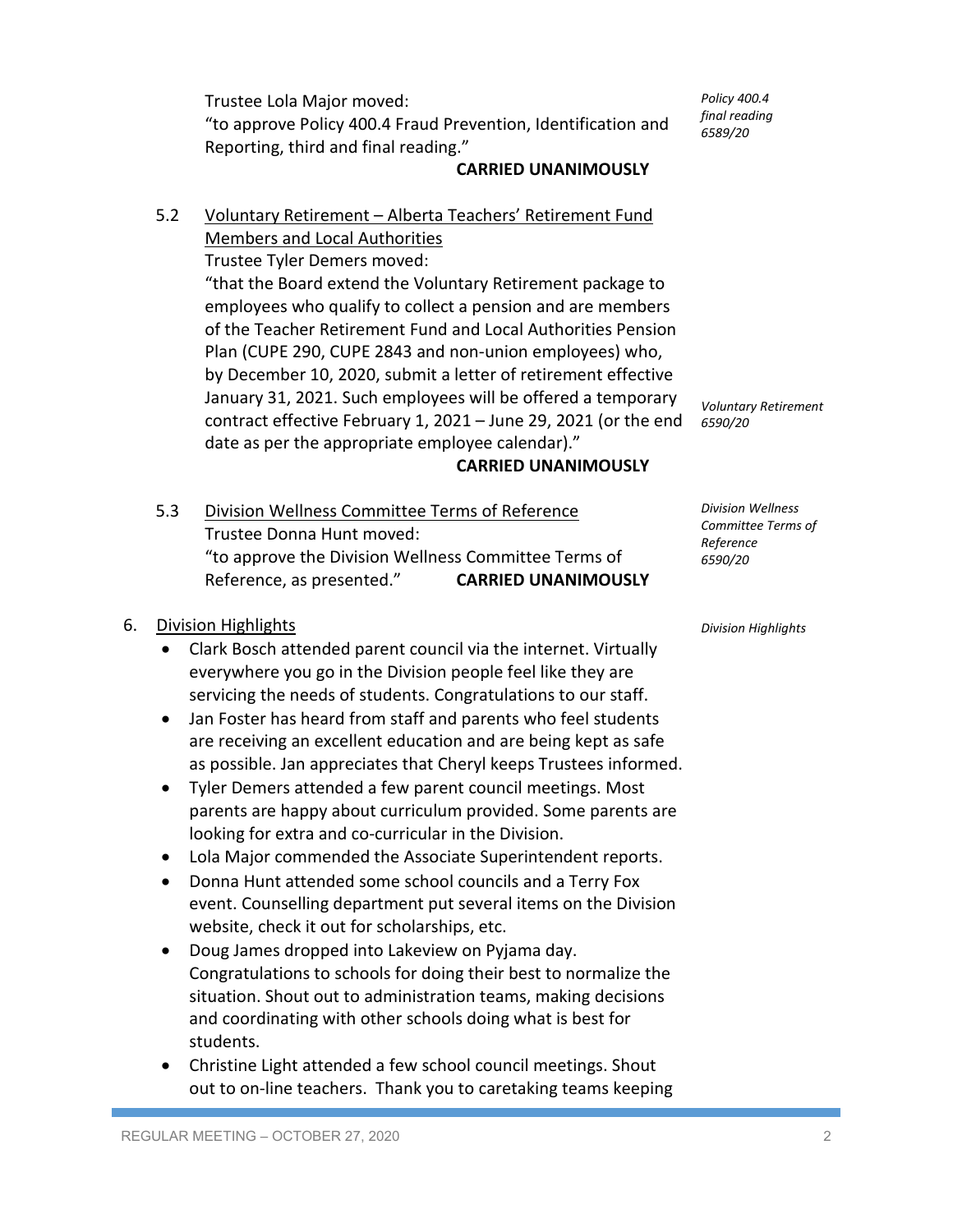our facilities clean and sanitized.

| 7.                                                                  |     | <b>Information Items</b> |                                                                                                                                                                                                                                                          | Information Items                                                 |
|---------------------------------------------------------------------|-----|--------------------------|----------------------------------------------------------------------------------------------------------------------------------------------------------------------------------------------------------------------------------------------------------|-------------------------------------------------------------------|
|                                                                     |     |                          | 7.1 Board Chair Report                                                                                                                                                                                                                                   |                                                                   |
|                                                                     |     | 7.2.1                    | 7.2 Associate Superintendent Reports<br><b>Business Affairs</b><br>Associate Superintendent Christine Lee provided a<br>written Business Affairs report.                                                                                                 | Associate<br>Superintendent<br>Reports<br><b>Business Affairs</b> |
|                                                                     |     | 7.2.2                    | <b>Human Resources</b><br>Associate Superintendent Mike Nightingale provided a<br>written Human Resources report.                                                                                                                                        | Human Resources                                                   |
| Public Forum - Chair Christine Light read an email from Joy Morris. |     | <b>Public Forum</b>      |                                                                                                                                                                                                                                                          |                                                                   |
|                                                                     |     | 7.2.3                    | <b>Instructional Services</b><br>Associate Superintendent Morag Asquith provided a<br>written Instructional Services report.                                                                                                                             | <b>Instructional Services</b>                                     |
|                                                                     | 7.3 |                          | Public Forum Responses<br>7.3.1 Public forum responses to Jeff Hill, Joni Heggie, Loni<br>Price, Ryan Tanner, Shawn Heggie and Tyler Tanner<br>are included in the agenda.<br>7.3.2 Public forum response to Miranda Hlady is included in<br>the agenda. | <b>Public Forum</b><br>Responses                                  |
|                                                                     |     | 7.3.1                    | 7.4 Superintendent Reports<br>51-25 Club Celebration<br>The Board recognized staff members who have served<br>for 25 years or more. New members are Brenda<br>Krokosh, Sandra Trempner, Brady Hway, and Joanne<br>Sorensen.                              | Superintendent Report<br>51-25 Club Celebration                   |
|                                                                     |     | 7.3.2                    | <b>Acknowledgements of Excellence</b><br>Acknowledgments of Excellence were shared. In the<br>future schools will showcase activities and events in<br>their school in the coming months.                                                                | Acknowledgements of<br>Excellence                                 |
|                                                                     |     | 7.3.3                    | <b>Board Priorities Report</b><br>Board Priorities were reviewed.                                                                                                                                                                                        | <b>Board Priorities</b>                                           |